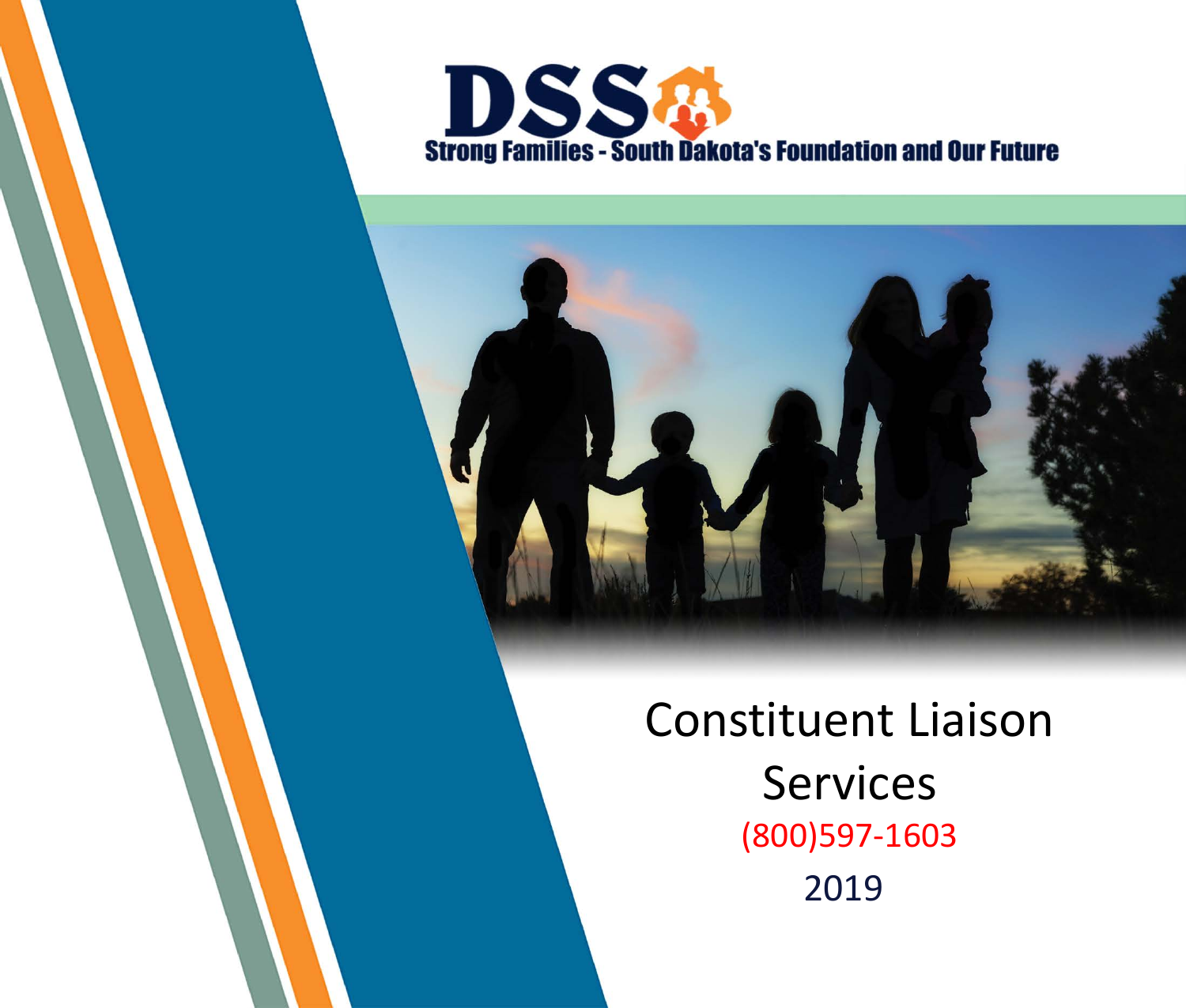### Services Provided



- Request Medicaid replacement card
- Provide information regarding Medicaid Primary Care Provider(PCP) or Health Home
- Provide Medicaid coverage detail information
- Provide Medicaid claim detail/status information to recipients
- Act as an advocate for recipients with Medicaid billing issues
- Receive complaints about services provided by DSS and ensure they receive a timely response
- Serves as an independent source of information and explanation for the public about services provided by DSS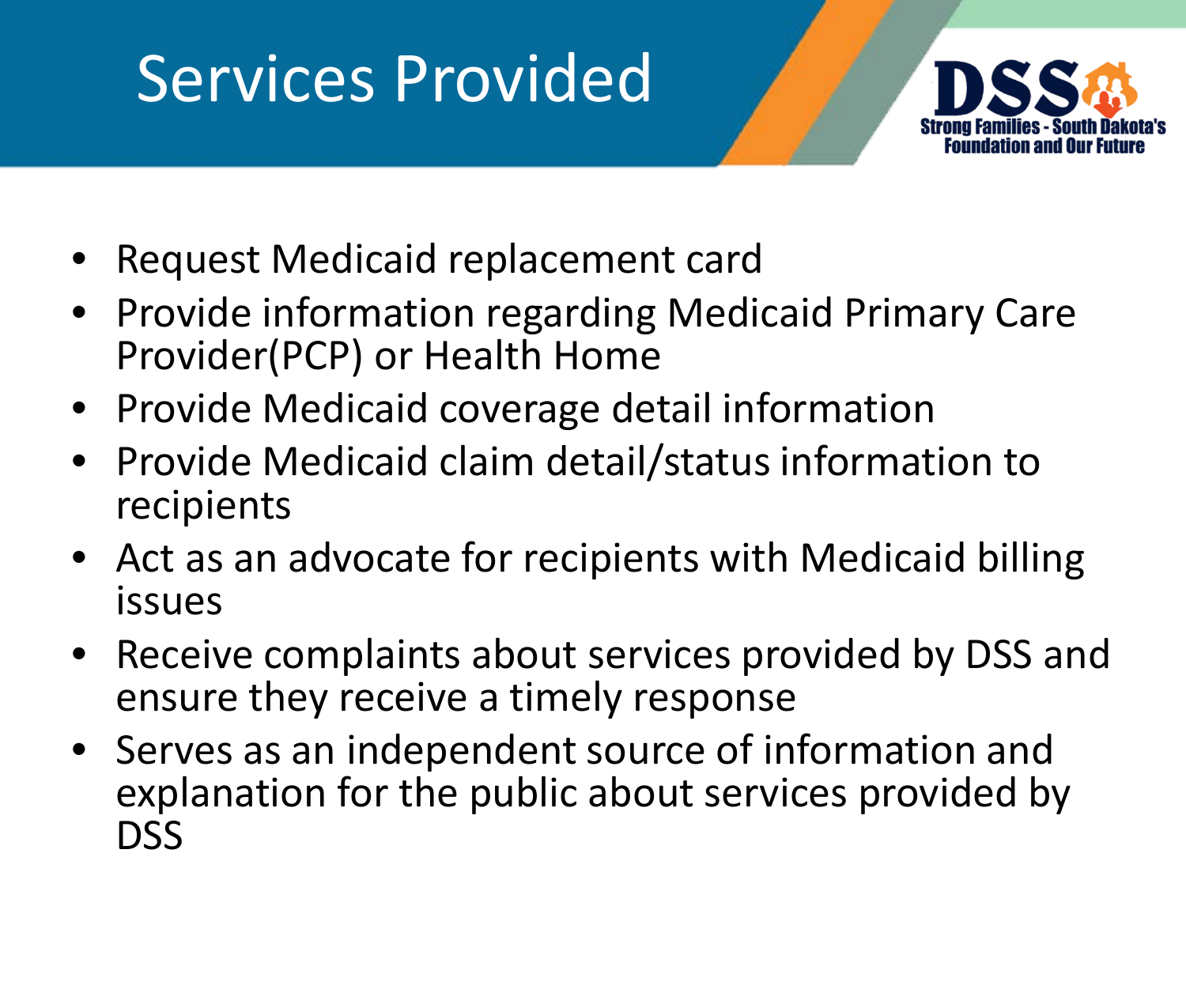# Calls for last Fiscal Year



- **CALLS LOGGED**
- **4% 7% 2% 8% Example 20** Eligibility **Coverage** PCP/Health Home
- Total calls =  $8,644$
- $\bullet$  Claims = 1625
- Eligibility = 1622
- Coverage = 3812
- Dental =  $317$
- Pharmacy = 587
- Vision  $= 192$
- PCP/Health Home = 705